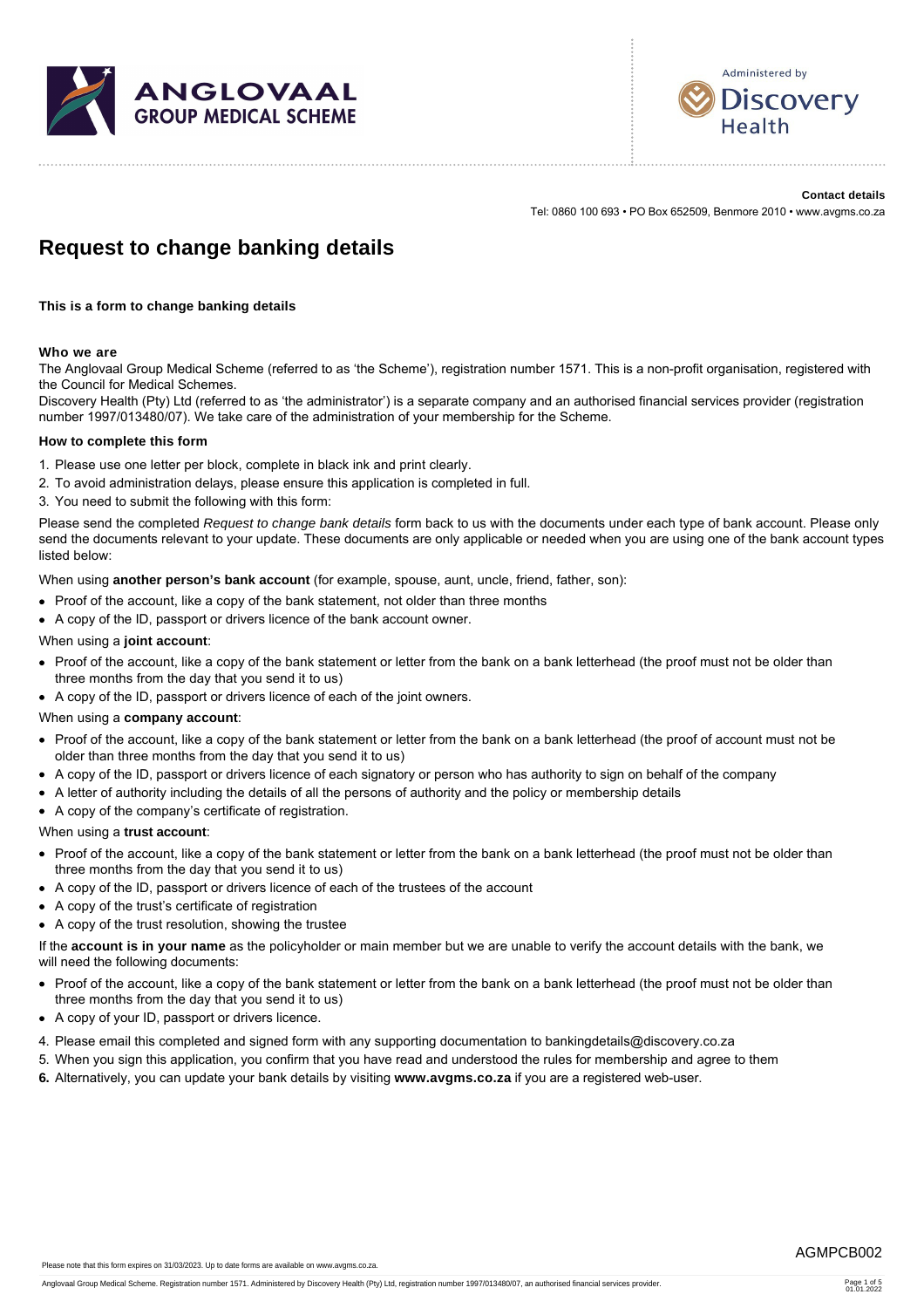| 1. What would you like to change? |                                                                                                             |                  |                   |
|-----------------------------------|-------------------------------------------------------------------------------------------------------------|------------------|-------------------|
| Debit order details               | Claim payment details                                                                                       | <b>Both</b>      |                   |
| 2. Main member details            |                                                                                                             |                  |                   |
| Membership number                 |                                                                                                             | <b>ID Number</b> |                   |
|                                   | 3. New account details for Debit Orders                                                                     |                  |                   |
|                                   | We will start using these banking details once they are loaded onto the system.                             |                  |                   |
|                                   | Please not we cannot accept credit card details                                                             |                  |                   |
| Account owner (Mark with an x)    | Someone<br>You<br>else                                                                                      | Company<br>Trust |                   |
| Bank name                         |                                                                                                             |                  |                   |
| Branch name                       |                                                                                                             | Branch code      |                   |
| Account number                    |                                                                                                             | Type of account  | Cheque<br>Savings |
| Account holder                    |                                                                                                             |                  |                   |
| Signature of account<br>holder    |                                                                                                             |                  | ID<br>Date        |
|                                   | Account holder residential address (If the account holder is a company, please state the company address)   |                  |                   |
| Address line 1                    |                                                                                                             |                  |                   |
| Address line 2                    |                                                                                                             |                  |                   |
| Suburb                            |                                                                                                             |                  |                   |
| City                              |                                                                                                             |                  |                   |
| Postal code                       |                                                                                                             |                  |                   |
|                                   | Account holder email address (If the account holder is a company, please state the company email address)   |                  |                   |
|                                   | Account holder contact number (If the account holder is a company, please state the company contact number) |                  |                   |

As part of Payment Association of South Africa (PASA) debit order mandate requirements you are required to supply the account holder's residential address, email address and contact number. Please note that the details you supply will only be used for the PASA debit order mandate requirement and will not be used to update the contact details we have on system, if you wish to update any contact details please visit  **www.avgms.co.za**

If an account held in another person's name (third-party) is being used, for example, spouse, friend or daughter, company (authorised person) or trust (trustee) please complete the details below.

| Title                                   | Initials                                                                                                                                    |
|-----------------------------------------|---------------------------------------------------------------------------------------------------------------------------------------------|
| Surname                                 |                                                                                                                                             |
| First name(s)<br>(as per identity book) |                                                                                                                                             |
| Preferred name                          |                                                                                                                                             |
| Gender                                  | Male<br>Female                                                                                                                              |
| Race                                    | African<br>Coloured<br>Indian/Asian<br>White<br>Other                                                                                       |
|                                         | This information is required by the Council for Medical Scheme for statistical purposes. You are not compelled to provide this information. |
| Do not want to disclose.                | Date of birth                                                                                                                               |
| ID or passport number                   |                                                                                                                                             |
|                                         | Please also complete the details below for company or trust accounts.                                                                       |
| Company or trust                        |                                                                                                                                             |
|                                         |                                                                                                                                             |

Please note that this form expires on 31/03/2023. Up to date forms are available on www.avgms.co.za.

Anglovaal Group Medical Scheme. Registration number 1571. Administered by Discovery Health (Pty) Ltd, registration number 1997/013480/07, an authorised financial services provider. Page 2 of 5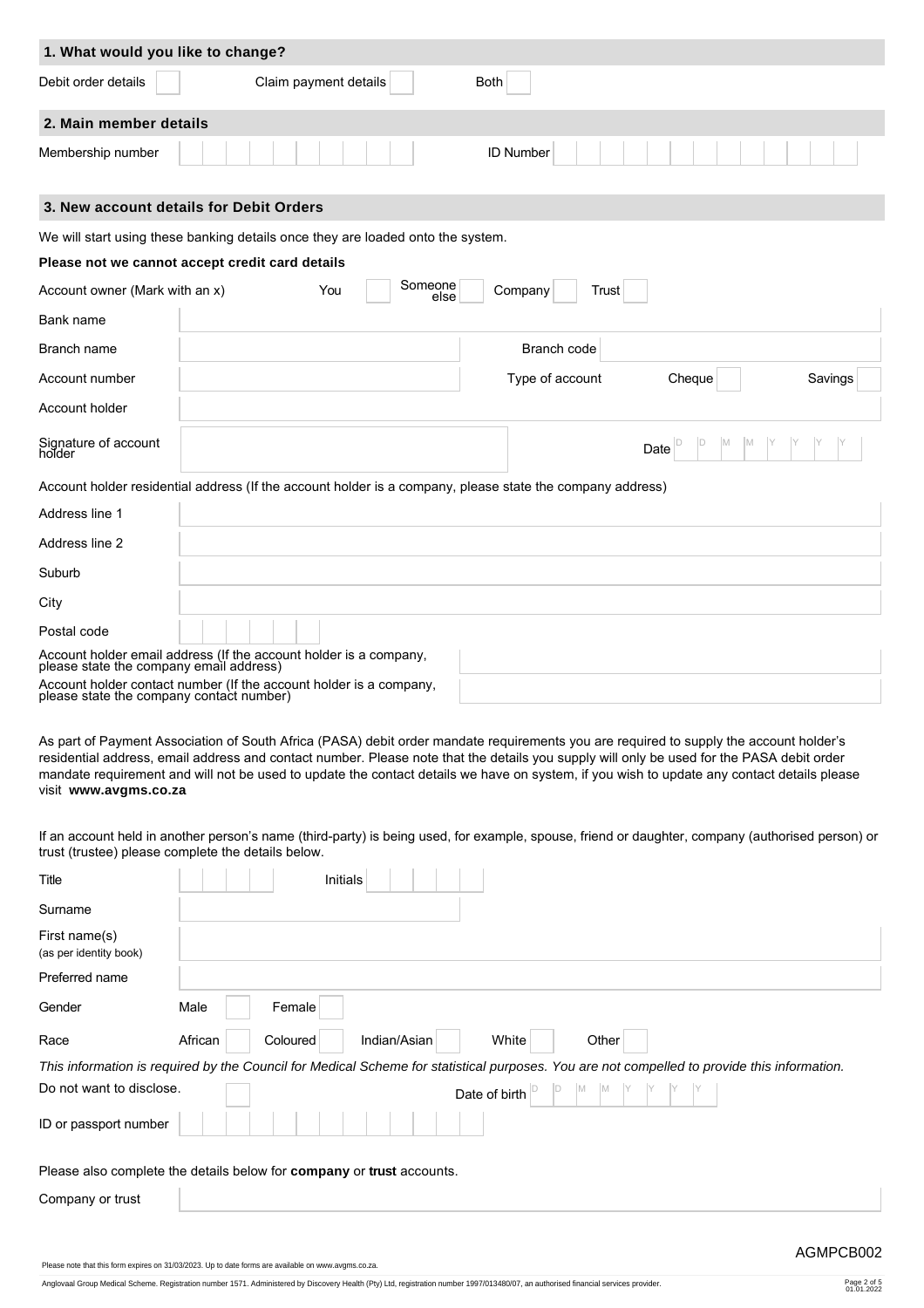| Registration number                                                                                          |                                                                                                                                                                                                                                  |  |  |  |  |  |  |  |  |
|--------------------------------------------------------------------------------------------------------------|----------------------------------------------------------------------------------------------------------------------------------------------------------------------------------------------------------------------------------|--|--|--|--|--|--|--|--|
| Signature of authorised<br>party / trustee                                                                   | Date                                                                                                                                                                                                                             |  |  |  |  |  |  |  |  |
| If there are multiple authorised parties / trustees, please attach ID copies per authorised party / trustee. |                                                                                                                                                                                                                                  |  |  |  |  |  |  |  |  |
| Your banking details will only be changed if:                                                                | 1. All the relevant fields on this request form have been filled in<br>2. The request has been signed by the principal member<br>3. Documentation required in step three of "How to complete this form" accompanies this form    |  |  |  |  |  |  |  |  |
| Ι,                                                                                                           | (first and last name), as the principal member, give                                                                                                                                                                             |  |  |  |  |  |  |  |  |
|                                                                                                              | the Scheme permission to change my banking details.                                                                                                                                                                              |  |  |  |  |  |  |  |  |
| Signed at (town or city)                                                                                     |                                                                                                                                                                                                                                  |  |  |  |  |  |  |  |  |
| Signature of main<br>member                                                                                  | Date                                                                                                                                                                                                                             |  |  |  |  |  |  |  |  |
|                                                                                                              | If the account holder differs from the main member, the Scheme and the administrator reserve the right to obtain bank confirmation.                                                                                              |  |  |  |  |  |  |  |  |
|                                                                                                              | 4. New account details for Claims Payment                                                                                                                                                                                        |  |  |  |  |  |  |  |  |
|                                                                                                              | When should we start using the new banking details?                                                                                                                                                                              |  |  |  |  |  |  |  |  |
| As per debit details                                                                                         |                                                                                                                                                                                                                                  |  |  |  |  |  |  |  |  |
|                                                                                                              | Please note that we cannot accept credit card details.                                                                                                                                                                           |  |  |  |  |  |  |  |  |
| Account owner (Mark with an x)                                                                               | Someone else<br>You<br>Company<br>Trust                                                                                                                                                                                          |  |  |  |  |  |  |  |  |
|                                                                                                              | Only select someone else's name if the payments must be made into another person's bank account (for example, an account belonging to<br>your spouse, grandfather, mother, friend, cousin, authorised party (company) or trustee |  |  |  |  |  |  |  |  |
| Bank name                                                                                                    |                                                                                                                                                                                                                                  |  |  |  |  |  |  |  |  |
| Branch name                                                                                                  | Branch code                                                                                                                                                                                                                      |  |  |  |  |  |  |  |  |
| Account number                                                                                               | Type of account<br>Cheque<br>Savings                                                                                                                                                                                             |  |  |  |  |  |  |  |  |
| Account holder                                                                                               |                                                                                                                                                                                                                                  |  |  |  |  |  |  |  |  |
| Signature of account<br>holder                                                                               | M<br>M<br>Date                                                                                                                                                                                                                   |  |  |  |  |  |  |  |  |
|                                                                                                              | Account holder residential address (If the account holder is a company, please state the company address)                                                                                                                        |  |  |  |  |  |  |  |  |
| Address line 1                                                                                               |                                                                                                                                                                                                                                  |  |  |  |  |  |  |  |  |
| Address line 2                                                                                               |                                                                                                                                                                                                                                  |  |  |  |  |  |  |  |  |
| Suburb                                                                                                       |                                                                                                                                                                                                                                  |  |  |  |  |  |  |  |  |
| City                                                                                                         |                                                                                                                                                                                                                                  |  |  |  |  |  |  |  |  |
| Postal code                                                                                                  |                                                                                                                                                                                                                                  |  |  |  |  |  |  |  |  |
| please state the company email address)                                                                      | Account holder email address (If the account holder is a company,<br>Account holder contact number (If the account holder is a company, please state the company contact number)                                                 |  |  |  |  |  |  |  |  |
|                                                                                                              | If an account held in another person's name (third-party) is being used, for example, spouse, friend or daughter, company (authorised person) or<br>trust (trustee) please complete the details below.                           |  |  |  |  |  |  |  |  |
| Title                                                                                                        | Initials                                                                                                                                                                                                                         |  |  |  |  |  |  |  |  |
| Surname                                                                                                      |                                                                                                                                                                                                                                  |  |  |  |  |  |  |  |  |
| First name(s)                                                                                                |                                                                                                                                                                                                                                  |  |  |  |  |  |  |  |  |
| (as per identity book)                                                                                       |                                                                                                                                                                                                                                  |  |  |  |  |  |  |  |  |

Please note that this form expires on 31/03/2023. Up to date forms are available on www.avgms.co.za.

Anglovaal Group Medical Scheme. Registration number 1571. Administered by Discovery Health (Pty) Ltd, registration number 1997/013480/07, an authorised financial services provider. Page 3 of 5

Page 3 of 5<br>01.01.2022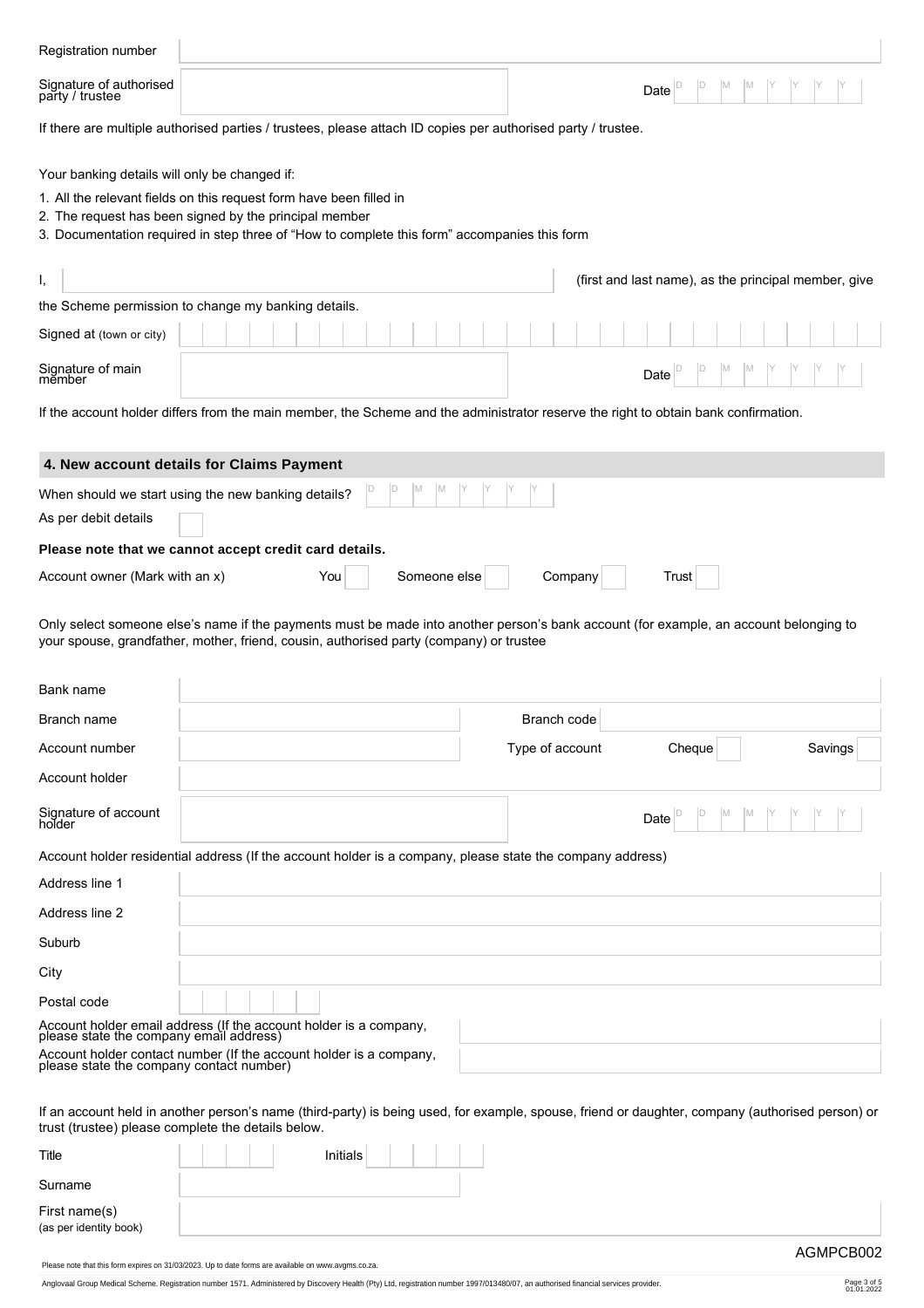| Preferred name                                                                |                                                                                                                                                                                                                             |
|-------------------------------------------------------------------------------|-----------------------------------------------------------------------------------------------------------------------------------------------------------------------------------------------------------------------------|
| Gender                                                                        | Male<br>Female                                                                                                                                                                                                              |
| Race                                                                          | Indian/Asian<br>White<br>Other<br>African<br>Coloured                                                                                                                                                                       |
|                                                                               | This information is required by the Council for Medical Scheme for statistical purposes. You are not compelled to provide this information.                                                                                 |
| Do not want to disclose.                                                      | Date of birth $\vert$ <sup>D</sup>                                                                                                                                                                                          |
| ID or passport number                                                         |                                                                                                                                                                                                                             |
|                                                                               | Please also complete the details below for company or trust accounts.                                                                                                                                                       |
| Company or trust                                                              |                                                                                                                                                                                                                             |
| Registration number                                                           |                                                                                                                                                                                                                             |
|                                                                               |                                                                                                                                                                                                                             |
| Signature of authorised<br>party/ trustee                                     | Date                                                                                                                                                                                                                        |
|                                                                               | If there are multiple authorised parties / trustees, please attach ID copies per authorised party / trustee.                                                                                                                |
| Your banking details will only be changed if:                                 | 1. All the relevant fields on this request form have been filled in.<br>2. The request has been signed by the main member.<br>3. Documentation required in step three of "How to complete this form" accompanies this form. |
|                                                                               | (first and last name), as                                                                                                                                                                                                   |
|                                                                               | the main member, give the Scheme permission to change my banking details.                                                                                                                                                   |
| Signed at (town or<br>city)(town or city)<br>(town or city) (town or<br>city) | ID<br>on                                                                                                                                                                                                                    |
| Signature of main member                                                      |                                                                                                                                                                                                                             |
|                                                                               | Please do not sign an incomplete application form.                                                                                                                                                                          |
|                                                                               | If the accountholder differs from the main member, the Scheme and the administrator reserve the right to obtain bank confirmation.                                                                                          |

# **5. Debit order mandate**

This signed authority and mandate refers to the application on the signed date (''the Agreement'')

I, the undersigned:

- Warrant that the account information I have provided above is an account in my name and that the information furnished by me/us in this Authority and Mandate is true and correct;
- Authorise Anglovaal Group Medical Scheme to issue and deliver payment instructions to my bank, recorded above, for the collection by Anglovaal Group Medical Scheme from the bank account (or any other bank or branch to which I may transfer my account) any amounts due under or in terms of this application on condition that the sum of such payment instructions will never exceed my obligations as framed in the which shall commence on the date that cover starts as requested on the application form and shall continue until this Authority and Mandate is terminated by me by giving Anglovaal Group Medical Scheme no less than 20 ordinary working days written notice thereof or immediately in the event that I instruct my bank to withdraw this Authority and Mandate.
- Confirm that the payment instructions mentioned above must be issued on the first working day of the month. If the membership is not activated in time for the debit order collection and there is an amount outstanding Anglovaal Group Medical Scheme can collect that amount in the interim, upon activation. If I change the date of the debit order after activation, I confirm that the payment instructions must be issued and delivered on the day that I have nominated ("payment day") and thereafter on the same day in each and every successive month. If the payment day falls on a Sunday or recognised South African public holiday, the payment day will automatically be the next working day;
- Authorise Anglovaal Group Medical Scheme to track my bank account and re-present the payment instruction referred to above in the event that there are insufficient funds in my bank account to meet my obligations under or in terms of this Agreement.
- Acknowledge that my bank will treat each payment instruction to pay premiums or amounts due under this Agreement to Anglovaal Group Medical Scheme as if each payment instruction came from me personally as the account holder.